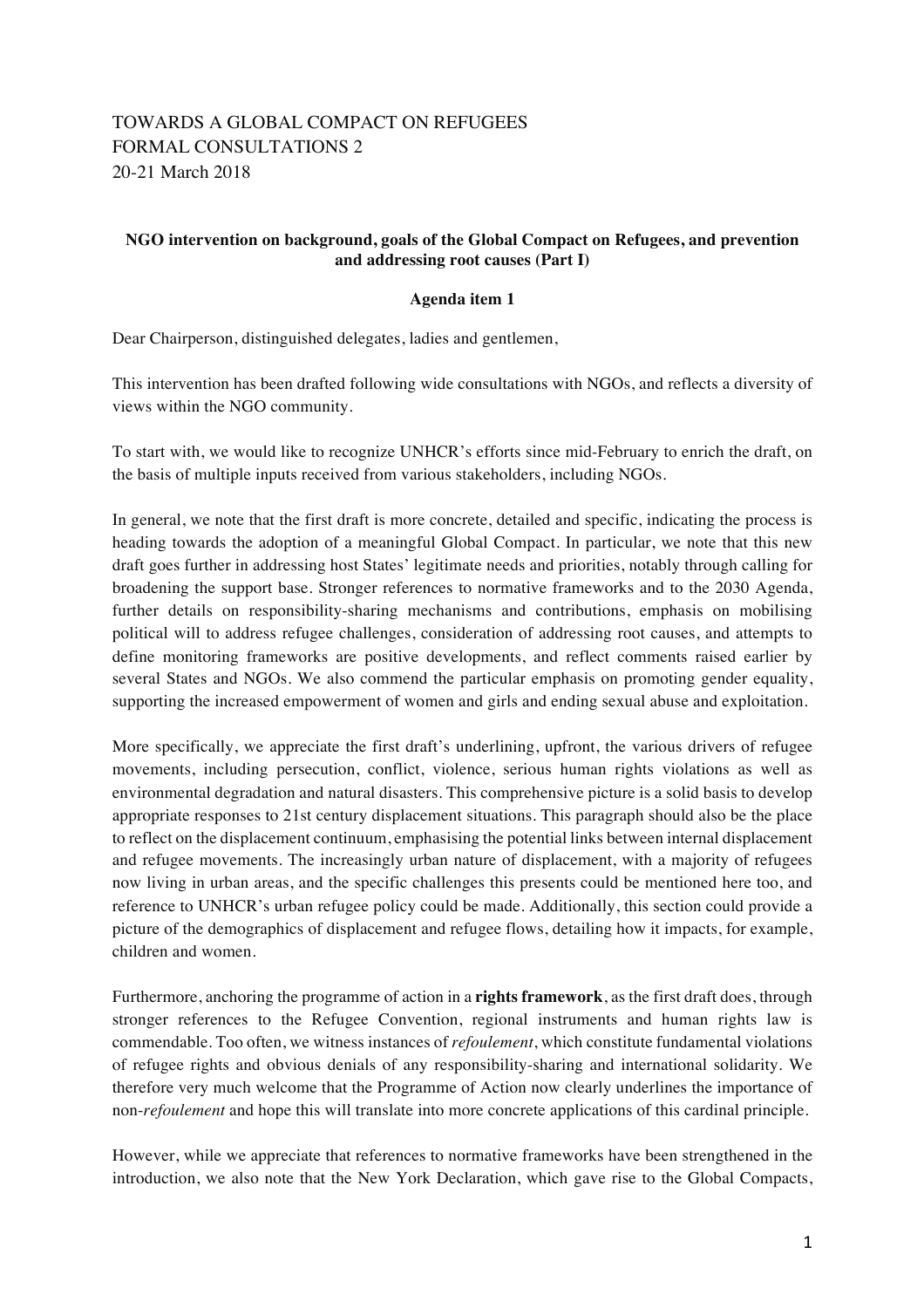should be more clearly mentioned. This would provide a basis for underlining the need for complementarity, consistency and coherence between the two Global Compacts.

We also take this opportunity to reiterate that all persons of concern are rights holders; and that States and other actors have clear obligations to respect, protect and fulfil their rights and fundamental freedoms, including their ability to access justice without fear or intimidation. Protection failures in this regard aggravate, for example, risks faced by women and girls who have experienced rape and sexual abuse during flight and displacement.

NGOs also welcome paragraph 3, which lists – earlier than in the zero draft – the multi-stakeholder dimension of the Global Compact. While still not elaborating clearly what the 'whole-of-society' approach entails, we appreciate that this notion is now recognized as a major underpinning element of the Compact. Elaborating on how all actors are expected to contribute to responsibility-sharing and to comprehensive refugee responses will further help clarify respective roles and expectations. We are eager to engage with Member States, UNHCR and others in refining the proposed responsibility-sharing mechanisms. In this perspective, NGOs recognize that we and other actors share responsibility with States for refugee protection and assistance. In refugee situations, national and international NGOs implement both development and humanitarian programs, often bringing their own financial and human resources to contribute and fill gaps. Collaboration should start from the earliest stages of design, through to implementation and evaluation in a well-coordinated and collaborative manner. We also welcome the reference to experience gained through operational engagement in comprehensive responses. Links to some of the best practices resulting from CRRF implementation, including to those contributed by NGOs, could serve as a useful guide for States. This could be included as a footnote, and would complement a timeline, roadmap or flow-chart that some States have proposed to be added as an annex to the programme of action to guide host countries managing large movements of people.

We note too that the goals of the Global Compact are now more clearly articulated and provide a basis to develop detailed indicators of success for the Compact. We particularly appreciate that paragraph 5 builds on a more holistic understanding of responsibility-sharing which is not limited to financial aspects: it defines success in relation to protection dimensions and refugee rights and improved socioeconomic conditions; includes stronger references to the SDGs; and underlines the importance of increasing durable solutions and resolving protracted situations. We also welcome the specific reference to building human capital through education and livelihood investment. We would recommend that protection is also explicitly mentioned as an investment to build resilience and human capital. We also urge that a clear goal on effective prevention and response strategies to address sexual-and genderbased violence be included. NGOs will provide further inputs related to indicators and measuring of success, starting with the statements prepared for agenda item 3 on follow-up arrangements.

Finally, we note the new section on 'Prevention and addressing root causes'. As several member States noted in the first formal consultations, **mobilising political will** to address refugee challenges and tackle root causes of forced displacement should remain a priority. In particular, there is an urgent need to have a more convincing approach to peace if we are to address displacement challenges. As recently highlighted by the High Commissioner, "a full response to today's massive displacement flows can only be achieved through action to restore security, resolve conflict and build peace" and the responsibility indeed lies clearly with political leaders and the United Nations' 'political wing' rather

 

 $<sup>1</sup>$  UNHCR's Grandi to UN Security Council – "Have we become unable to broker peace?", 2 November 2017:</sup> http://www.unhcr.org/news/press/2017/11/59fb32064/unhcrs-grandi-un-security-council-become-unable-broker-peace.html